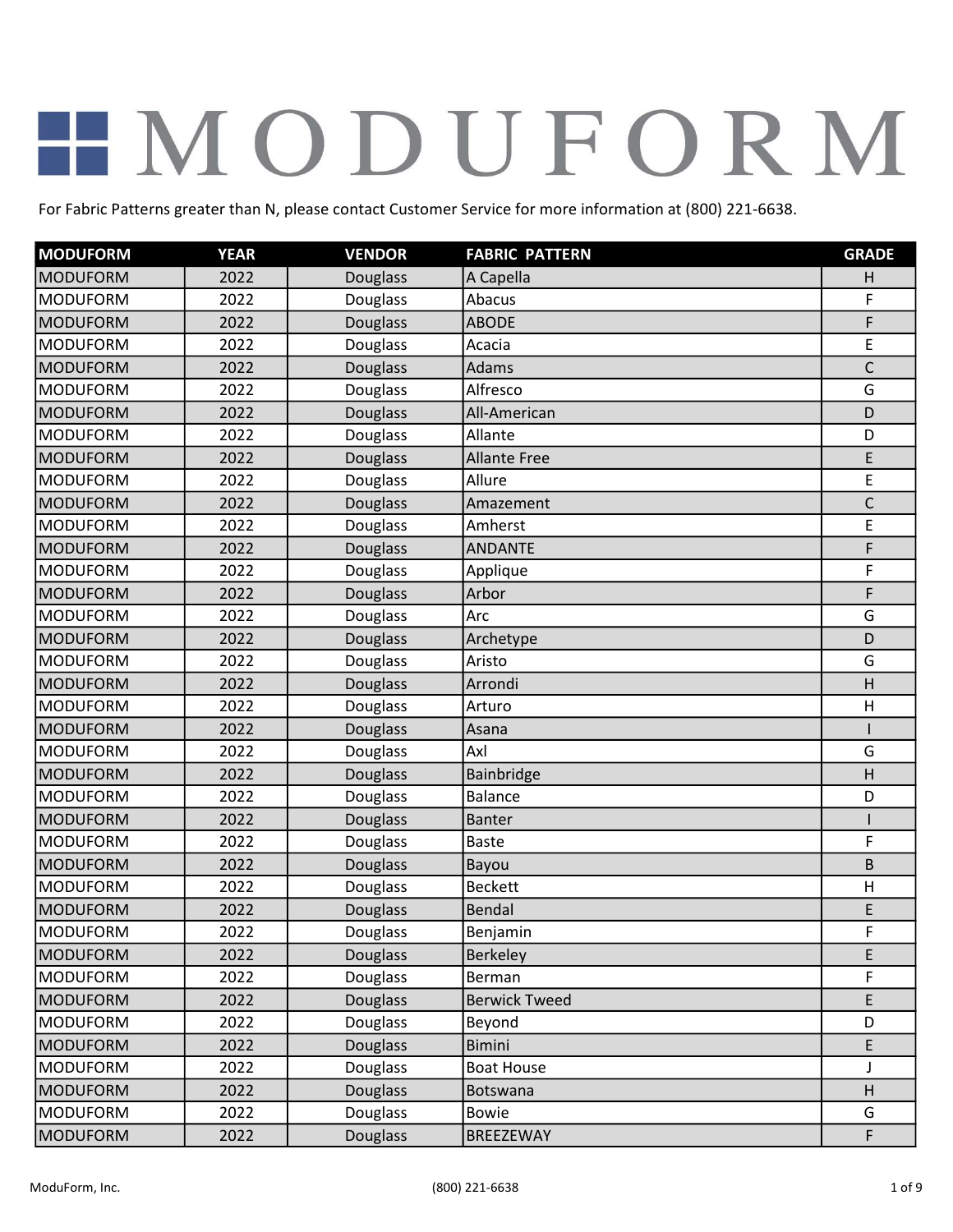| <b>MODUFORM</b> | <b>YEAR</b> | <b>VENDOR</b>   | <b>FABRIC PATTERN</b>   | <b>GRADE</b> |
|-----------------|-------------|-----------------|-------------------------|--------------|
| <b>MODUFORM</b> | 2022        | Douglass        | <b>Brisa</b>            | N            |
| <b>MODUFORM</b> | 2022        | Douglass        | <b>Brisa Distressed</b> | ${\sf N}$    |
| <b>MODUFORM</b> | 2022        | Douglass        | Bungalow                | 1            |
| <b>MODUFORM</b> | 2022        | <b>Douglass</b> | Cabo                    | F            |
| <b>MODUFORM</b> | 2022        | Douglass        | Caboodle                | G            |
| <b>MODUFORM</b> | 2022        | <b>Douglass</b> | Caboose                 | H            |
| <b>MODUFORM</b> | 2022        | Douglass        | CALM                    | H            |
| <b>MODUFORM</b> | 2022        | <b>Douglass</b> | Canson                  | F            |
| <b>MODUFORM</b> | 2022        | Douglass        | Canyon*                 | D            |
| <b>MODUFORM</b> | 2022        | Douglass        | Cape Cod                | J            |
| <b>MODUFORM</b> | 2022        | Douglass        | Capote                  | H            |
| <b>MODUFORM</b> | 2022        | Douglass        | Carriage House          | K            |
| <b>MODUFORM</b> | 2022        | Douglass        | Casablanca              | F            |
| <b>MODUFORM</b> | 2022        | Douglass        | Castellani              | F            |
| <b>MODUFORM</b> | 2022        | Douglass        | Cavalcade               |              |
| <b>MODUFORM</b> | 2022        | Douglass        | Cavort                  |              |
| MODUFORM        | 2022        | Douglass        | Centrum                 | F            |
| <b>MODUFORM</b> | 2022        | <b>Douglass</b> | Chainmaille             | G            |
| <b>MODUFORM</b> | 2022        | Douglass        | Chaise                  |              |
| <b>MODUFORM</b> | 2022        | <b>Douglass</b> | Chakra                  |              |
| <b>MODUFORM</b> | 2022        | Douglass        | Chambray Neo            | H            |
| <b>MODUFORM</b> | 2022        | <b>Douglass</b> | Chamea II               | E            |
| <b>MODUFORM</b> | 2022        | Douglass        | Chateaux                | К            |
| <b>MODUFORM</b> | 2022        | <b>Douglass</b> | Chatter                 | F            |
| <b>MODUFORM</b> | 2022        | Douglass        | Chronicle               | F            |
| <b>MODUFORM</b> | 2022        | Douglass        | Cicely                  | F            |
| <b>MODUFORM</b> | 2022        | Douglass        | Clapham                 | G            |
| <b>MODUFORM</b> | 2022        | <b>Douglass</b> | Clarke                  | H            |
| <b>MODUFORM</b> | 2022        | Douglass        | Clutch                  | $\sf H$      |
| <b>MODUFORM</b> | 2022        | <b>Douglass</b> | Codger                  | F            |
| <b>MODUFORM</b> | 2022        | Douglass        | Cohansey                | E            |
| <b>MODUFORM</b> | 2022        | <b>Douglass</b> | Colorguard              | E            |
| <b>MODUFORM</b> | 2022        | Douglass        | <b>Colorguard NFR</b>   | E            |
| <b>MODUFORM</b> | 2022        | <b>Douglass</b> | Columbia                | E            |
| <b>MODUFORM</b> | 2022        | Douglass        | COMO                    | F            |
| <b>MODUFORM</b> | 2022        | <b>Douglass</b> | Connect                 | D            |
| <b>MODUFORM</b> | 2022        | <b>Douglass</b> | Cornell                 | E            |
| <b>MODUFORM</b> | 2022        | Douglass        | Courage                 | D            |
| <b>MODUFORM</b> | 2022        | Douglass        | <b>Crafted Grids</b>    | H            |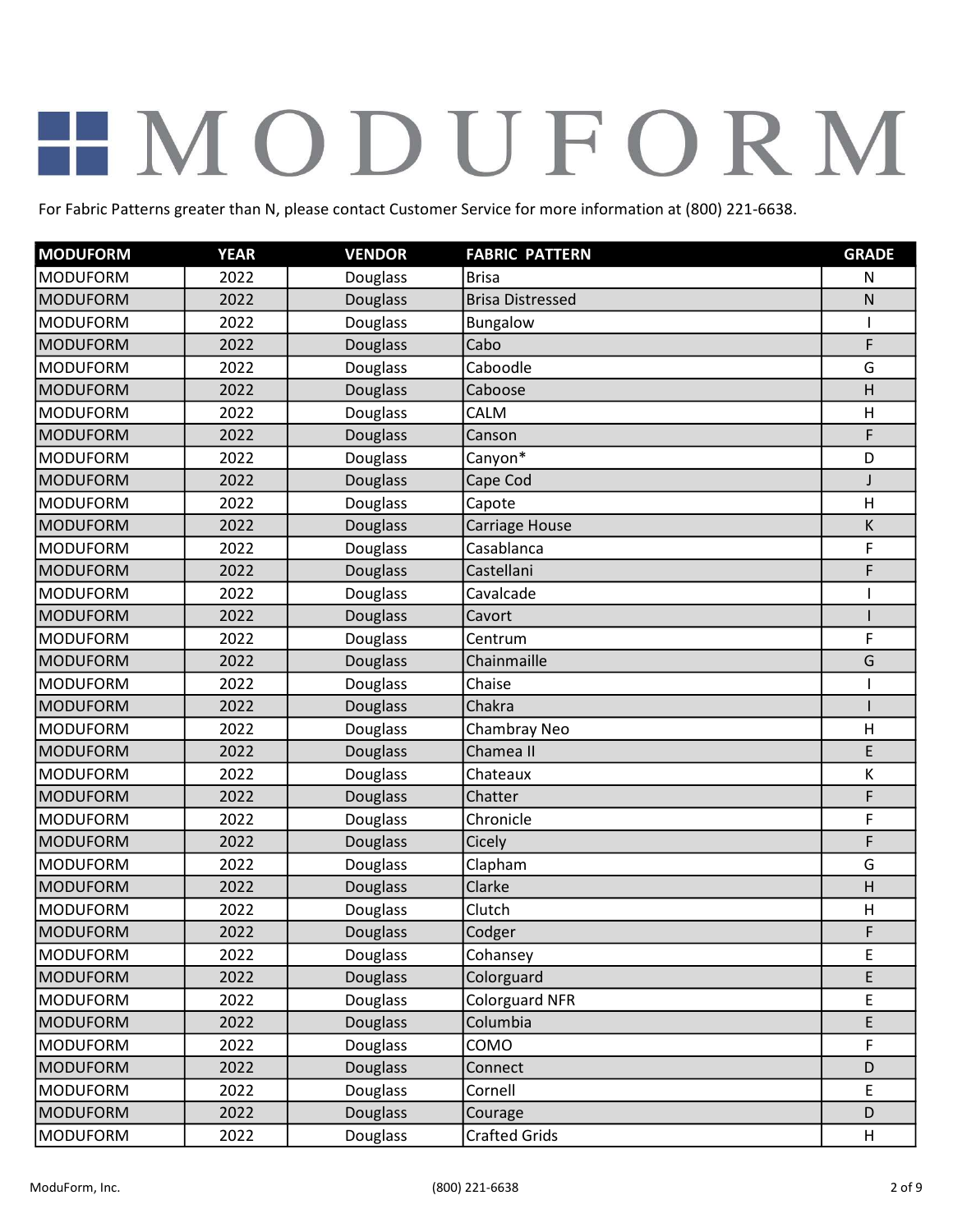| <b>MODUFORM</b> | <b>YEAR</b> | <b>VENDOR</b>   | <b>FABRIC PATTERN</b> | <b>GRADE</b> |
|-----------------|-------------|-----------------|-----------------------|--------------|
| <b>MODUFORM</b> | 2022        | Douglass        | Craftsman             |              |
| <b>MODUFORM</b> | 2022        | Douglass        | Craze                 | E            |
| <b>MODUFORM</b> | 2022        | <b>Douglass</b> | Dartmouth             | E            |
| <b>MODUFORM</b> | 2022        | Douglass        | Dayo                  | H            |
| <b>MODUFORM</b> | 2022        | Douglass        | <b>Deck House</b>     | J            |
| <b>MODUFORM</b> | 2022        | Douglass        | Del Mar               | $\mathsf C$  |
| <b>MODUFORM</b> | 2022        | <b>Douglass</b> | <b>Desert</b>         |              |
| <b>MODUFORM</b> | 2022        | Douglass        | Dimension             | F            |
| <b>MODUFORM</b> | 2022        | Douglass        | Dolce                 | H            |
| <b>MODUFORM</b> | 2022        | Douglass        | Drama                 | $\mathsf C$  |
| <b>MODUFORM</b> | 2022        | Douglass        | Droplet               | F            |
| <b>MODUFORM</b> | 2022        | Douglass        | Duke                  | E            |
| <b>MODUFORM</b> | 2022        | Douglass        | Duma                  | H            |
| <b>MODUFORM</b> | 2022        | Douglass        | <b>Duplex</b>         | G            |
| <b>MODUFORM</b> | 2022        | <b>Douglass</b> | Echelon               | E            |
| <b>MODUFORM</b> | 2022        | Douglass        | Echo                  | E            |
| <b>MODUFORM</b> | 2022        | Douglass        | Edgeline              | F            |
| <b>MODUFORM</b> | 2022        | Douglass        | Electron              | D            |
| <b>MODUFORM</b> | 2022        | Douglass        | Elite                 | F            |
| <b>MODUFORM</b> | 2022        | Douglass        | Embassy               | E            |
| <b>MODUFORM</b> | 2022        | Douglass        | Embellish             | D            |
| <b>MODUFORM</b> | 2022        | Douglass        | Emcee                 | E            |
| <b>MODUFORM</b> | 2022        | Douglass        | Energize              | D            |
| <b>MODUFORM</b> | 2022        | Douglass        | English Pub           | F            |
| <b>MODUFORM</b> | 2022        | <b>Douglass</b> | Entice                | E            |
| <b>MODUFORM</b> | 2022        | Douglass        | Envy                  | E            |
| <b>MODUFORM</b> | 2022        | <b>Douglass</b> | Escort                | D            |
| <b>MODUFORM</b> | 2022        | Douglass        | Essence               | F            |
| <b>MODUFORM</b> | 2022        | <b>Douglass</b> | Excel                 | E            |
| <b>MODUFORM</b> | 2022        | <b>Douglass</b> | Exemplar              | D            |
| MODUFORM        | 2022        | <b>Douglass</b> | <b>Extreme</b>        | D            |
| <b>MODUFORM</b> | 2022        | Douglass        | <b>EZY CORINTHIAN</b> | Α            |
| <b>MODUFORM</b> | 2022        | Douglass        | <b>EZY ELK</b>        | A            |
| <b>MODUFORM</b> | 2022        | Douglass        | <b>EZY HEIDI</b>      | Α            |
| <b>MODUFORM</b> | 2022        | <b>Douglass</b> | <b>EZY MADRID</b>     | A            |
| <b>MODUFORM</b> | 2022        | Douglass        | <b>EZY MONTICELLO</b> | Α            |
| <b>MODUFORM</b> | 2022        | <b>Douglass</b> | <b>EZY OXEN</b>       | A            |
| <b>MODUFORM</b> | 2022        | <b>Douglass</b> | <b>EZY SIERRA</b>     | Α            |
| <b>MODUFORM</b> | 2022        | Douglass        | <b>EZY WALLABY</b>    | A            |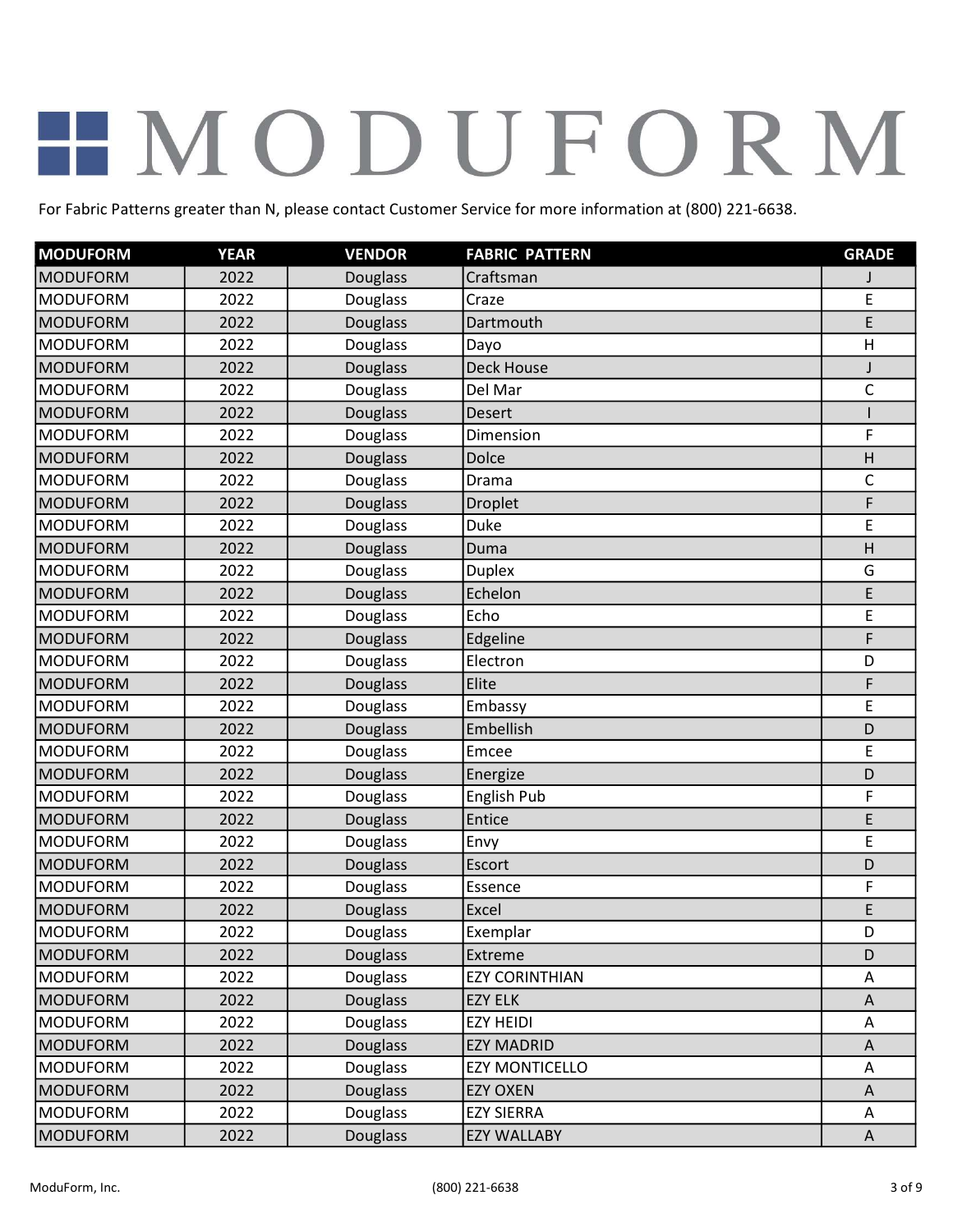| <b>MODUFORM</b> | <b>YEAR</b> | <b>VENDOR</b>   | <b>FABRIC PATTERN</b>   | <b>GRADE</b> |
|-----------------|-------------|-----------------|-------------------------|--------------|
| <b>MODUFORM</b> | 2022        | Douglass        | Fable                   | G            |
| <b>MODUFORM</b> | 2022        | Douglass        | Fanatic                 | E            |
| <b>MODUFORM</b> | 2022        | Douglass        | Fascination             | D            |
| <b>MODUFORM</b> | 2022        | <b>Douglass</b> | Fete                    |              |
| <b>MODUFORM</b> | 2022        | Douglass        | Fiesta                  |              |
| <b>MODUFORM</b> | 2022        | Douglass        | Fisher                  | F            |
| <b>MODUFORM</b> | 2022        | Douglass        | <b>FISSURE</b>          | H            |
| <b>MODUFORM</b> | 2022        | <b>Douglass</b> | Flagstaff               | F            |
| <b>MODUFORM</b> | 2022        | Douglass        | Flair                   | G            |
| <b>MODUFORM</b> | 2022        | <b>Douglass</b> | <b>Florida Straits</b>  | F            |
| <b>MODUFORM</b> | 2022        | Douglass        | Flounce                 | H            |
| <b>MODUFORM</b> | 2022        | Douglass        | Forage                  | G            |
| <b>MODUFORM</b> | 2022        | Douglass        | Foundation*             | D            |
| <b>MODUFORM</b> | 2022        | Douglass        | Funfair                 |              |
| <b>MODUFORM</b> | 2022        | Douglass        | Fuse                    | G            |
| <b>MODUFORM</b> | 2022        | Douglass        | Gamut                   | G            |
| <b>MODUFORM</b> | 2022        | Douglass        | Gauge                   | D            |
| <b>MODUFORM</b> | 2022        | <b>Douglass</b> | Gavotte                 | H            |
| <b>MODUFORM</b> | 2022        | Douglass        | Geode                   | H            |
| <b>MODUFORM</b> | 2022        | Douglass        | Gizmo                   | F            |
| <b>MODUFORM</b> | 2022        | Douglass        | Glacial                 | H            |
| <b>MODUFORM</b> | 2022        | <b>Douglass</b> | Glee                    | D            |
| <b>MODUFORM</b> | 2022        | Douglass        | Glide                   | C            |
| <b>MODUFORM</b> | 2022        | <b>Douglass</b> | Glissando               | G            |
| <b>MODUFORM</b> | 2022        | Douglass        | Gorge                   | F            |
| <b>MODUFORM</b> | 2022        | Douglass        | <b>Grand Sierra</b>     | F            |
| <b>MODUFORM</b> | 2022        | Douglass        | <b>Grand Sierra NFR</b> | F            |
| <b>MODUFORM</b> | 2022        | Douglass        | <b>Green House</b>      | J            |
| <b>MODUFORM</b> | 2022        | Douglass        | Greta                   | F            |
| MODUFORM        | 2022        | <b>Douglass</b> | Guild                   | F            |
| <b>MODUFORM</b> | 2022        | Douglass        | Hancock                 | C            |
| <b>MODUFORM</b> | 2022        | <b>Douglass</b> | <b>HARTWELL</b>         | E            |
| <b>MODUFORM</b> | 2022        | Douglass        | Harvard                 | E            |
| <b>MODUFORM</b> | 2022        | <b>Douglass</b> | <b>HAVEN</b>            | F            |
| <b>MODUFORM</b> | 2022        | Douglass        | <b>HAWTHORNE</b>        | H            |
| <b>MODUFORM</b> | 2022        | <b>Douglass</b> | Hemingway               | H            |
| <b>MODUFORM</b> | 2022        | <b>Douglass</b> | Henry                   | $\mathsf C$  |
| <b>MODUFORM</b> | 2022        | Douglass        | Heritage                | D            |
| <b>MODUFORM</b> | 2022        | Douglass        | <b>Hewitt</b>           | $\mathsf{C}$ |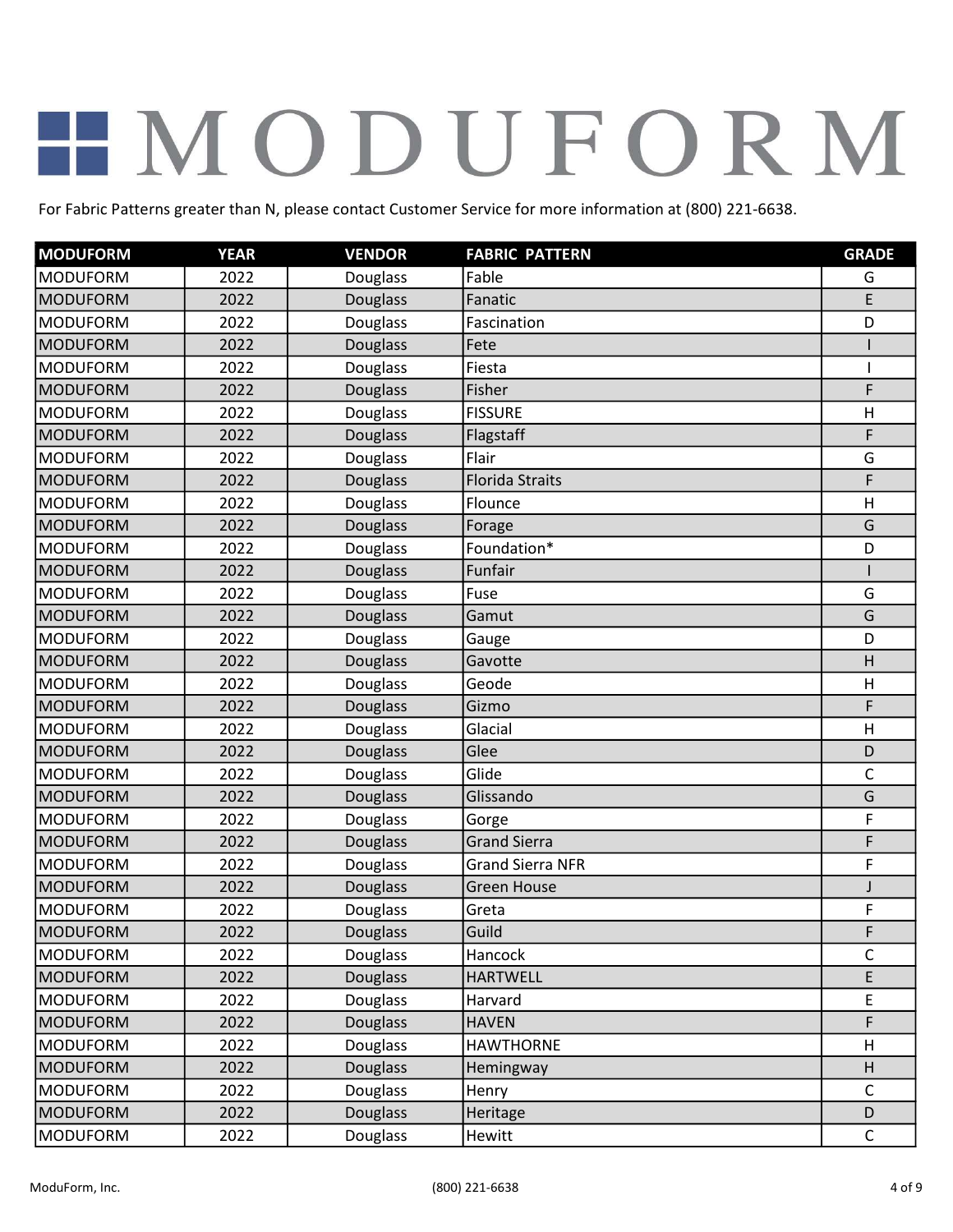| <b>MODUFORM</b> | <b>YEAR</b> | <b>VENDOR</b>   | <b>FABRIC PATTERN</b> | <b>GRADE</b> |
|-----------------|-------------|-----------------|-----------------------|--------------|
| <b>MODUFORM</b> | 2022        | Douglass        | Hijinks               |              |
| <b>MODUFORM</b> | 2022        | Douglass        | Hitch Neo             | F            |
| <b>MODUFORM</b> | 2022        | <b>Douglass</b> | Huxley                | H            |
| <b>MODUFORM</b> | 2022        | Douglass        | Hyde                  | D            |
| <b>MODUFORM</b> | 2022        | Douglass        | Icon                  | $\mathsf{C}$ |
| <b>MODUFORM</b> | 2022        | Douglass        | lggy                  | F            |
| <b>MODUFORM</b> | 2022        | Douglass        | Impression            | G            |
| <b>MODUFORM</b> | 2022        | Douglass        | Incense               |              |
| <b>MODUFORM</b> | 2022        | Douglass        | Independence 2        | $\mathsf{C}$ |
| <b>MODUFORM</b> | 2022        | Douglass        | Interlace Neo         | H            |
| <b>MODUFORM</b> | 2022        | <b>Douglass</b> | <b>Invision Neo</b>   | H            |
| <b>MODUFORM</b> | 2022        | Douglass        | Kaleidoscope Neo      | H            |
| <b>MODUFORM</b> | 2022        | Douglass        | Kilkenny Tweed Neo    | G            |
| <b>MODUFORM</b> | 2022        | Douglass        | Kimono                | F            |
| <b>MODUFORM</b> | 2022        | Douglass        | Kyoto                 |              |
| <b>MODUFORM</b> | 2022        | Douglass        | LANAI                 | F            |
| <b>MODUFORM</b> | 2022        | Douglass        | Lavish                | F            |
| <b>MODUFORM</b> | 2022        | Douglass        | Maestoso              | H            |
| <b>MODUFORM</b> | 2022        | <b>Douglass</b> | Maglia                | F            |
| <b>MODUFORM</b> | 2022        | Douglass        | Manga                 |              |
| <b>MODUFORM</b> | 2022        | Douglass        | Marble Neo            | F            |
| <b>MODUFORM</b> | 2022        | Douglass        | <b>MARKET</b>         | F            |
| <b>MODUFORM</b> | 2022        | Douglass        | Marvel                | E            |
| <b>MODUFORM</b> | 2022        | Douglass        | Mead                  | E            |
| <b>MODUFORM</b> | 2022        | <b>Douglass</b> | Mercer                | F            |
| <b>MODUFORM</b> | 2022        | Douglass        | Merry                 |              |
| <b>MODUFORM</b> | 2022        | Douglass        | Mesa                  | H            |
| <b>MODUFORM</b> | 2022        | Douglass        | Metamorphic           | H            |
| <b>MODUFORM</b> | 2022        | <b>Douglass</b> | MEZZANINE             | F            |
| <b>MODUFORM</b> | 2022        | Douglass        | Modena                | $\mathsf C$  |
| MODUFORM        | 2022        | Douglass        | Monolith              | H            |
| <b>MODUFORM</b> | 2022        | Douglass        | Mungo                 | F            |
| <b>MODUFORM</b> | 2022        | <b>Douglass</b> | Mural                 | F            |
| <b>MODUFORM</b> | 2022        | Douglass        | Muse                  | G            |
| <b>MODUFORM</b> | 2022        | <b>Douglass</b> | Namaste               | H            |
| <b>MODUFORM</b> | 2022        | Douglass        | Natural Linen         | D            |
| <b>MODUFORM</b> | 2022        | <b>Douglass</b> | Nauga Soft            | D            |
| <b>MODUFORM</b> | 2022        | Douglass        | Naugaleather          | E            |
| <b>MODUFORM</b> | 2022        | <b>Douglass</b> | Neochrome III         | E            |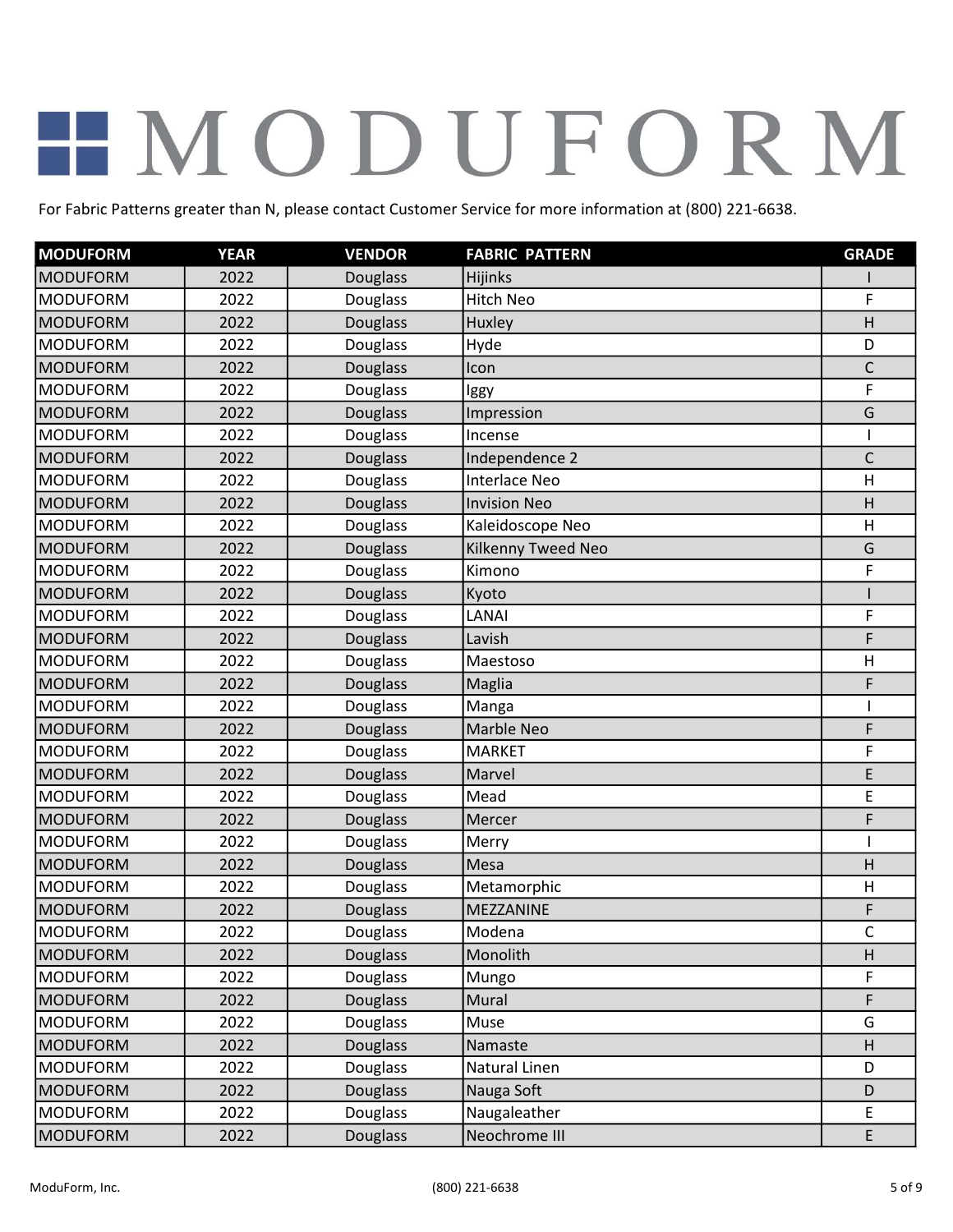| <b>MODUFORM</b> | <b>YEAR</b> | <b>VENDOR</b>   | <b>FABRIC PATTERN</b> | <b>GRADE</b> |
|-----------------|-------------|-----------------|-----------------------|--------------|
| <b>MODUFORM</b> | 2022        | Douglass        | Newton                | H            |
| <b>MODUFORM</b> | 2022        | Douglass        | Nia                   | H            |
| <b>MODUFORM</b> | 2022        | Douglass        | <b>NOTION</b>         | E            |
| <b>MODUFORM</b> | 2022        | <b>Douglass</b> | Novel                 | $\mathsf C$  |
| <b>MODUFORM</b> | 2022        | Douglass        | Nuru                  |              |
| <b>MODUFORM</b> | 2022        | Douglass        | Om                    |              |
| <b>MODUFORM</b> | 2022        | Douglass        | Optima                | F            |
| <b>MODUFORM</b> | 2022        | <b>Douglass</b> | Origami               |              |
| <b>MODUFORM</b> | 2022        | Douglass        | Paddle                | G            |
| <b>MODUFORM</b> | 2022        | <b>Douglass</b> | Palm Harbor           | F            |
| <b>MODUFORM</b> | 2022        | Douglass        | Palmyra               | G            |
| <b>MODUFORM</b> | 2022        | Douglass        | Parade                |              |
| <b>MODUFORM</b> | 2022        | Douglass        | Parasail              | $\mathsf C$  |
| <b>MODUFORM</b> | 2022        | Douglass        | Parkside              | G            |
| <b>MODUFORM</b> | 2022        | Douglass        | Parlour               | E            |
| <b>MODUFORM</b> | 2022        | Douglass        | Passion               | $\mathsf C$  |
| <b>MODUFORM</b> | 2022        | Douglass        | Patriot Plus Neo      | E            |
| <b>MODUFORM</b> | 2022        | <b>Douglass</b> | <b>PAVILION</b>       | F            |
| <b>MODUFORM</b> | 2022        | Douglass        | Pearlized             | $\mathsf{N}$ |
| <b>MODUFORM</b> | 2022        | Douglass        | Pembroke              | G            |
| <b>MODUFORM</b> | 2022        | Douglass        | Penobscot             | G            |
| <b>MODUFORM</b> | 2022        | <b>Douglass</b> | Pentel                | G            |
| <b>MODUFORM</b> | 2022        | Douglass        | Persia                |              |
| <b>MODUFORM</b> | 2022        | <b>Douglass</b> | Persuasion            | D            |
| <b>MODUFORM</b> | 2022        | Douglass        | Petroglyph            | J            |
| <b>MODUFORM</b> | 2022        | Douglass        | Phoenix               | D            |
| <b>MODUFORM</b> | 2022        | Douglass        | Pilot                 | $\mathsf{C}$ |
| <b>MODUFORM</b> | 2022        | Douglass        | Pinnacle              | H            |
| <b>MODUFORM</b> | 2022        | Douglass        | Plantation            | E            |
| <b>MODUFORM</b> | 2022        | Douglass        | Pomona                | G            |
| <b>MODUFORM</b> | 2022        | Douglass        | Ponder                | F            |
| <b>MODUFORM</b> | 2022        | <b>Douglass</b> | Ponset                | G            |
| <b>MODUFORM</b> | 2022        | Douglass        | Portland              | G            |
| <b>MODUFORM</b> | 2022        | <b>Douglass</b> | Precedent             | D            |
| <b>MODUFORM</b> | 2022        | Douglass        | Primary               | D            |
| <b>MODUFORM</b> | 2022        | <b>Douglass</b> | Prudential            | G            |
| <b>MODUFORM</b> | 2022        | Douglass        | Psyche                | F            |
| <b>MODUFORM</b> | 2022        | Douglass        | Purdue                | E            |
| <b>MODUFORM</b> | 2022        | Douglass        | Rappel                | $\mathsf{C}$ |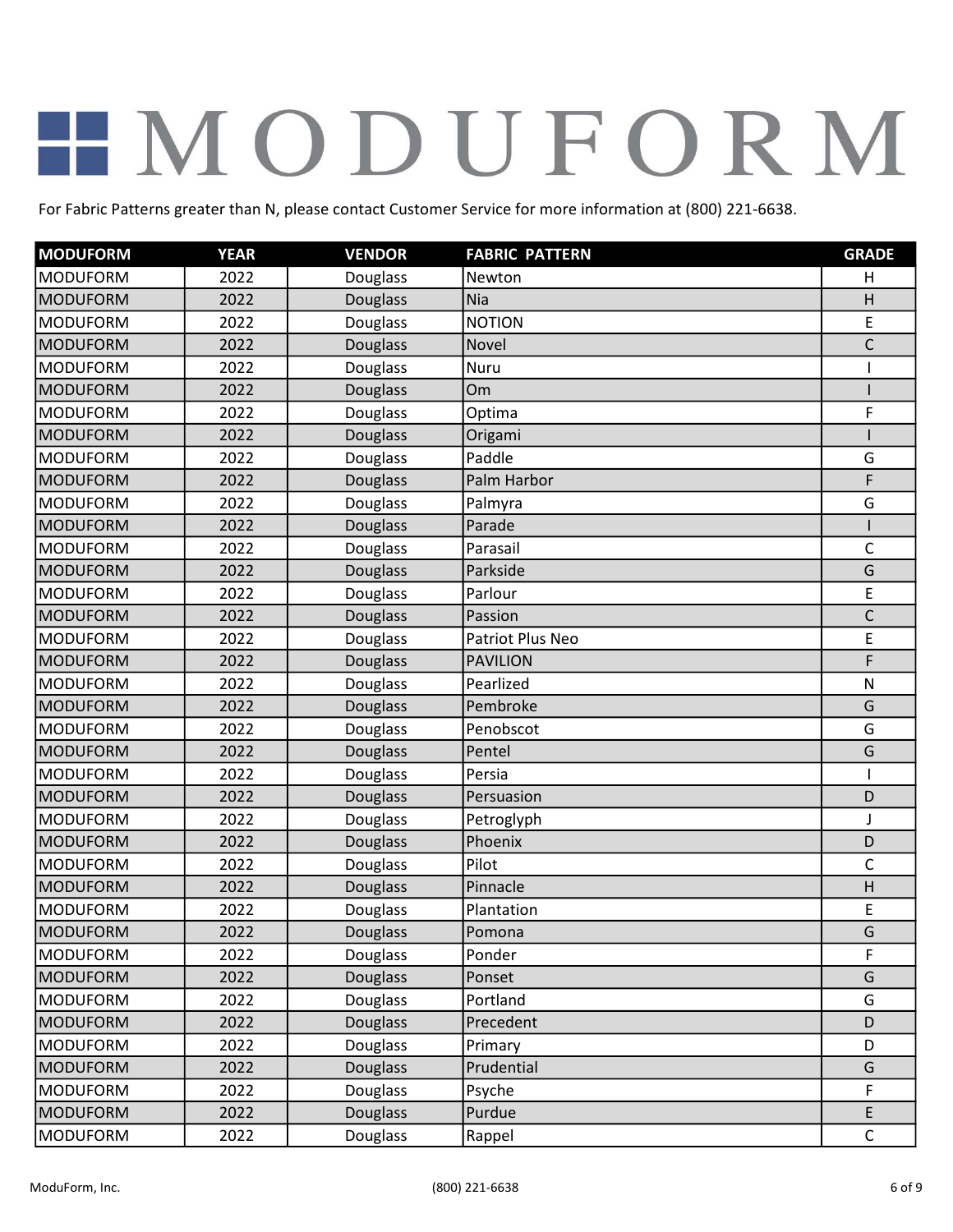| <b>MODUFORM</b> | <b>YEAR</b> | <b>VENDOR</b>   | <b>FABRIC PATTERN</b> | <b>GRADE</b> |
|-----------------|-------------|-----------------|-----------------------|--------------|
| <b>MODUFORM</b> | 2022        | Douglass        | Reality               | D            |
| <b>MODUFORM</b> | 2022        | Douglass        | Reflection            |              |
| <b>MODUFORM</b> | 2022        | <b>Douglass</b> | <b>Reflex Neo</b>     | F            |
| <b>MODUFORM</b> | 2022        | Douglass        | Reflex*               | H            |
| <b>MODUFORM</b> | 2022        | Douglass        | <b>RELAX</b>          | H            |
| <b>MODUFORM</b> | 2022        | Douglass        | Repertoire            | G            |
| <b>MODUFORM</b> | 2022        | <b>Douglass</b> | Revere                | $\mathsf C$  |
| <b>MODUFORM</b> | 2022        | Douglass        | Rialto                | G            |
| <b>MODUFORM</b> | 2022        | Douglass        | Riddle                | G            |
| <b>MODUFORM</b> | 2022        | Douglass        | Rima                  | F            |
| <b>MODUFORM</b> | 2022        | Douglass        | Rio                   |              |
| <b>MODUFORM</b> | 2022        | Douglass        | Ritzy                 | G            |
| <b>MODUFORM</b> | 2022        | <b>Douglass</b> | Rogue II              | E            |
| <b>MODUFORM</b> | 2022        | Douglass        | Romp                  |              |
| <b>MODUFORM</b> | 2022        | <b>Douglass</b> | Row                   | F            |
| <b>MODUFORM</b> | 2022        | Douglass        | Salinger              | H            |
| <b>MODUFORM</b> | 2022        | Douglass        | San Remo              | G            |
| <b>MODUFORM</b> | 2022        | Douglass        | Savile                | F            |
| <b>MODUFORM</b> | 2022        | Douglass        | Scoop                 | G            |
| <b>MODUFORM</b> | 2022        | Douglass        | Scree                 | H            |
| <b>MODUFORM</b> | 2022        | Douglass        | Seaguest*             | $\mathsf C$  |
| <b>MODUFORM</b> | 2022        | Douglass        | Seduction             | F            |
| <b>MODUFORM</b> | 2022        | Douglass        | <b>Sequins Neo</b>    | G            |
| <b>MODUFORM</b> | 2022        | Douglass        | <b>SERENE</b>         |              |
| <b>MODUFORM</b> | 2022        | <b>Douglass</b> | Shagreen              | G            |
| <b>MODUFORM</b> | 2022        | Douglass        | Sherpa                | $\mathsf C$  |
| <b>MODUFORM</b> | 2022        | <b>Douglass</b> | <b>SHIRE</b>          | $\mathsf{C}$ |
| <b>MODUFORM</b> | 2022        | Douglass        | Shoji                 |              |
| <b>MODUFORM</b> | 2022        | <b>Douglass</b> | Shuffle               | G            |
| <b>MODUFORM</b> | 2022        | <b>Douglass</b> | Silvertex Neo         | F            |
| MODUFORM        | 2022        | Douglass        | Simba                 | H            |
| <b>MODUFORM</b> | 2022        | Douglass        | Slalom                | G            |
| <b>MODUFORM</b> | 2022        | Douglass        | Soffit                | H            |
| <b>MODUFORM</b> | 2022        | Douglass        | Solenoid              | G            |
| <b>MODUFORM</b> | 2022        | <b>Douglass</b> | Sophie                | G            |
| <b>MODUFORM</b> | 2022        | Douglass        | Sorti                 | E            |
| <b>MODUFORM</b> | 2022        | <b>Douglass</b> | Soul                  | $\sf H$      |
| <b>MODUFORM</b> | 2022        | Douglass        | Spartan               | B            |
| <b>MODUFORM</b> | 2022        | <b>Douglass</b> | Spencer               | H            |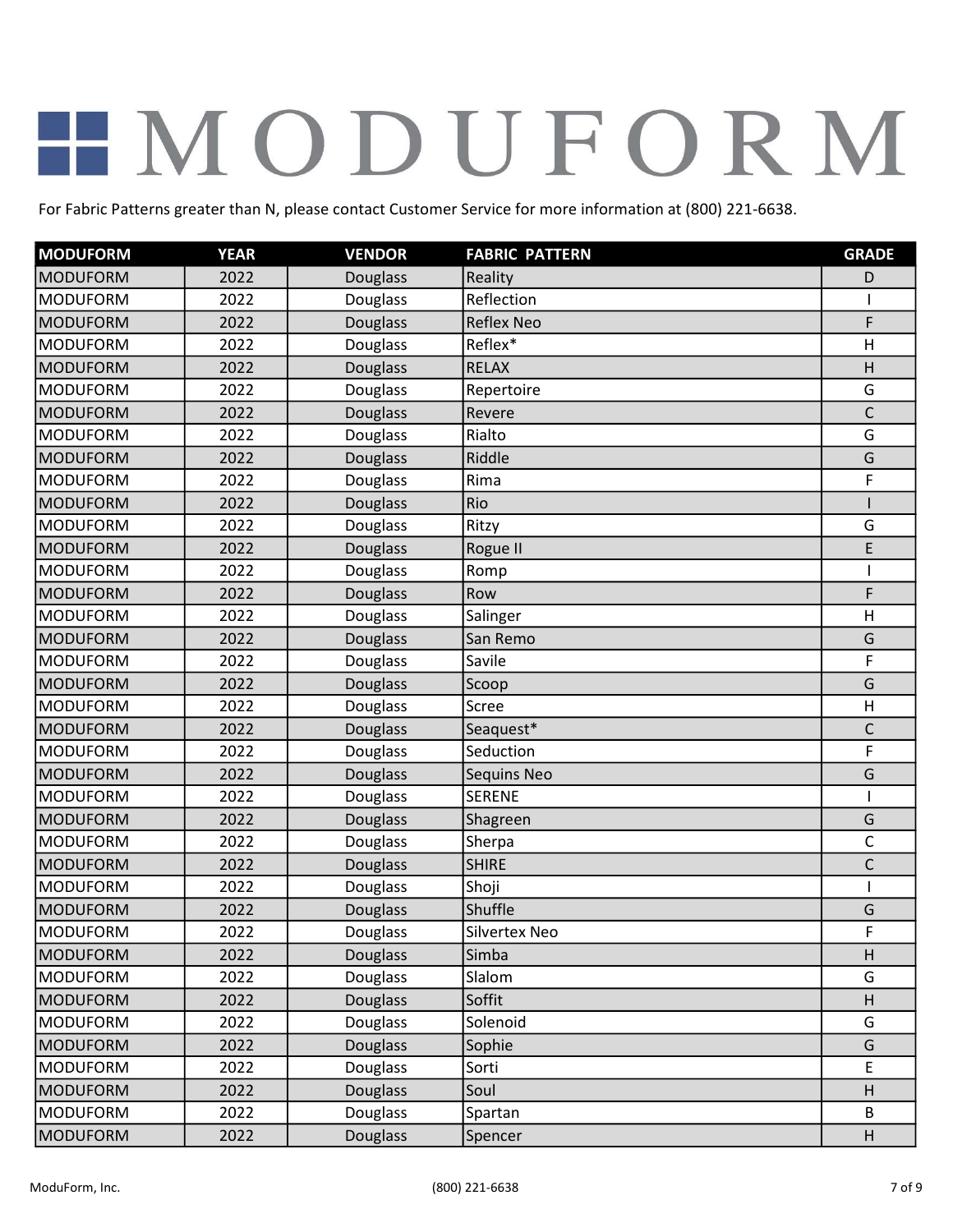| <b>MODUFORM</b> | <b>YEAR</b> | <b>VENDOR</b>   | <b>FABRIC PATTERN</b>   | <b>GRADE</b> |
|-----------------|-------------|-----------------|-------------------------|--------------|
| <b>MODUFORM</b> | 2022        | Douglass        | Spirit Millennium       | E            |
| <b>MODUFORM</b> | 2022        | Douglass        | Spot*                   | H            |
| <b>MODUFORM</b> | 2022        | Douglass        | Spotlight               | H            |
| <b>MODUFORM</b> | 2022        | <b>Douglass</b> | Sprite                  |              |
| <b>MODUFORM</b> | 2022        | Douglass        | Squire                  | D            |
| <b>MODUFORM</b> | 2022        | Douglass        | <b>STACATTO</b>         | D            |
| <b>MODUFORM</b> | 2022        | Douglass        | <b>Steps</b>            | H            |
| <b>MODUFORM</b> | 2022        | <b>Douglass</b> | Straightaway            | G            |
| <b>MODUFORM</b> | 2022        | Douglass        | Strathmore              | H            |
| <b>MODUFORM</b> | 2022        | Douglass        | Stratosphere Neo        | F            |
| <b>MODUFORM</b> | 2022        | Douglass        | Sunshade                | F            |
| <b>MODUFORM</b> | 2022        | Douglass        | Supreme                 | D            |
| <b>MODUFORM</b> | 2022        | Douglass        | Surreal                 | D            |
| <b>MODUFORM</b> | 2022        | Douglass        | Surrey                  | E            |
| <b>MODUFORM</b> | 2022        | Douglass        | Swahili                 | H            |
| <b>MODUFORM</b> | 2022        | Douglass        | Swarthmore              | E            |
| <b>MODUFORM</b> | 2022        | Douglass        | Swizzle                 | G            |
| <b>MODUFORM</b> | 2022        | <b>Douglass</b> | <b>Symphony Classic</b> | E            |
| <b>MODUFORM</b> | 2022        | Douglass        | Symphony Glaze          | E            |
| <b>MODUFORM</b> | 2022        | <b>Douglass</b> | Symphony Vintage        | E            |
| <b>MODUFORM</b> | 2022        | Douglass        | Symphony                | E            |
| <b>MODUFORM</b> | 2022        | <b>Douglass</b> | Taboret                 | G            |
| <b>MODUFORM</b> | 2022        | Douglass        | Tadala                  | H            |
| <b>MODUFORM</b> | 2022        | <b>Douglass</b> | <b>Tailor Made</b>      | F            |
| <b>MODUFORM</b> | 2022        | Douglass        | Taj                     | H            |
| <b>MODUFORM</b> | 2022        | Douglass        | Tangle                  | G            |
| <b>MODUFORM</b> | 2022        | Douglass        | <b>Taper</b>            | F            |
| <b>MODUFORM</b> | 2022        | <b>Douglass</b> | Tatami                  |              |
| <b>MODUFORM</b> | 2022        | Douglass        | Tembo                   | $\mathsf{H}$ |
| <b>MODUFORM</b> | 2022        | Douglass        | Temple                  | E            |
| <b>MODUFORM</b> | 2022        | Douglass        | Token                   | F            |
| <b>MODUFORM</b> | 2022        | Douglass        | Tolstoy                 | H            |
| <b>MODUFORM</b> | 2022        | Douglass        | Touchstone              | D            |
| <b>MODUFORM</b> | 2022        | <b>Douglass</b> | <b>TRANQUIL</b>         | J            |
| <b>MODUFORM</b> | 2022        | Douglass        | Traveler                | F            |
| <b>MODUFORM</b> | 2022        | <b>Douglass</b> | <b>Tree House</b>       | K            |
| <b>MODUFORM</b> | 2022        | Douglass        | <b>Trexx Neo</b>        | D            |
| <b>MODUFORM</b> | 2022        | <b>Douglass</b> | Tributary               | H            |
| <b>MODUFORM</b> | 2022        | Douglass        | Trifle                  | F            |